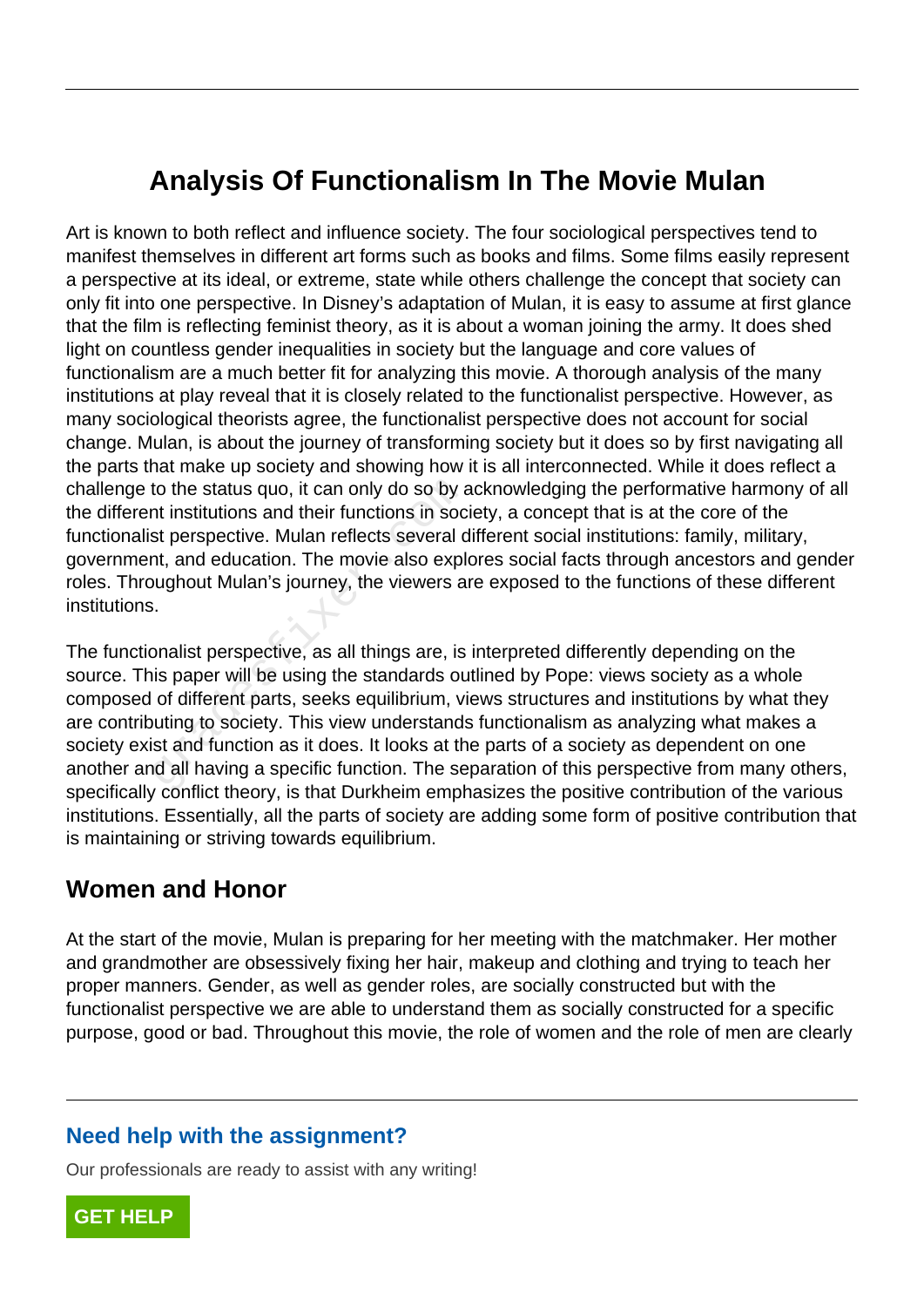defined. As Mulan is preparing to meet the matchmaker, the women of the town sing a song for her which includes, "a girl can bring her family great honor in one way, by striking a good match and this could be the day." She goes from one store to the next as each woman is adding something different to contribute to her success. The women are explicitly saying that as women, the one thing they can do for themselves and their family is to marry a good man. In this society, the role of the woman is to be a good daughter, a good wife and a good mother. She is to take care of her father, her husband and her children and produce functioning members of society. It is her responsibility to look presentable and be obedient, as the song says.

The song goes on to mention the citizens duty to their emperor, "we all must serve our Emperor who guards us from the Huns, the men by bearing arms, a girl by bearing sons." Here we have three different areas of society with their functions clearly laid out. It is the government/Emperor's duty to protect his citizens from any outside threats. In return, the men of society are drafted to fight in the army to protect their families. Alongside them, are the women who remain at home and take care of things while they are away. This reveals how these three different parts of society are dependent on one another.

The entire song repeats the phrase, "you'll bring honor to us all." The concept of bringing honor to one's family, while highly cultural, can also be categorized as a social fact. Schmaus interprets Durkheim's social facts to mean that in order for society to feel some kind of moral obligation to comply with the a specific norm, they have to believe there is a causal relationship between what they do and what the supposed outcome is. This means that the people in the movie must believe that in order to bring honor to their family both in the ancestral world and the one they live in, then they must abide by the set gender roles. Schmaus also pushes back on the notion that social facts are a collective representation. He doesn't believe that you can assume an individual's take on a specific norm even if they follow it. This explains why Mulan, although very hesitant and frustrated with the roles, still follows them in the beginning. She wants to please her parents and bring honor to her family in the only way society is telling her she can. io remain at nome and take care of thirm<br>e different parts of society are depende<br>song repeats the phrase, "you'll bring l<br>ne's family, while highly cultural, can al<br>Durkheim's social facts to mean that in<br>to comply with t

### **Matchmaker and Education**

The first song, which introduced us to many different parts of society, is leading up to Mulan's visit with the matchmaker. Here, the matchmaker will either accept or reject Mulan as an acceptable woman to have as a wife. The role of the matchmaker is very powerful. Upon her rejection, a woman may lose her only opportunity to make her family proud. The matchmaker's role seems to be widely accepted amongst everyone in society. It is unclear as to when the role came to be but it is obvious that she is unquestioned in her ability. It's safe to say that the matchmaker plays a vital institutional role in society, similarly to how we may look at education.

#### **Need help with the assignment?**

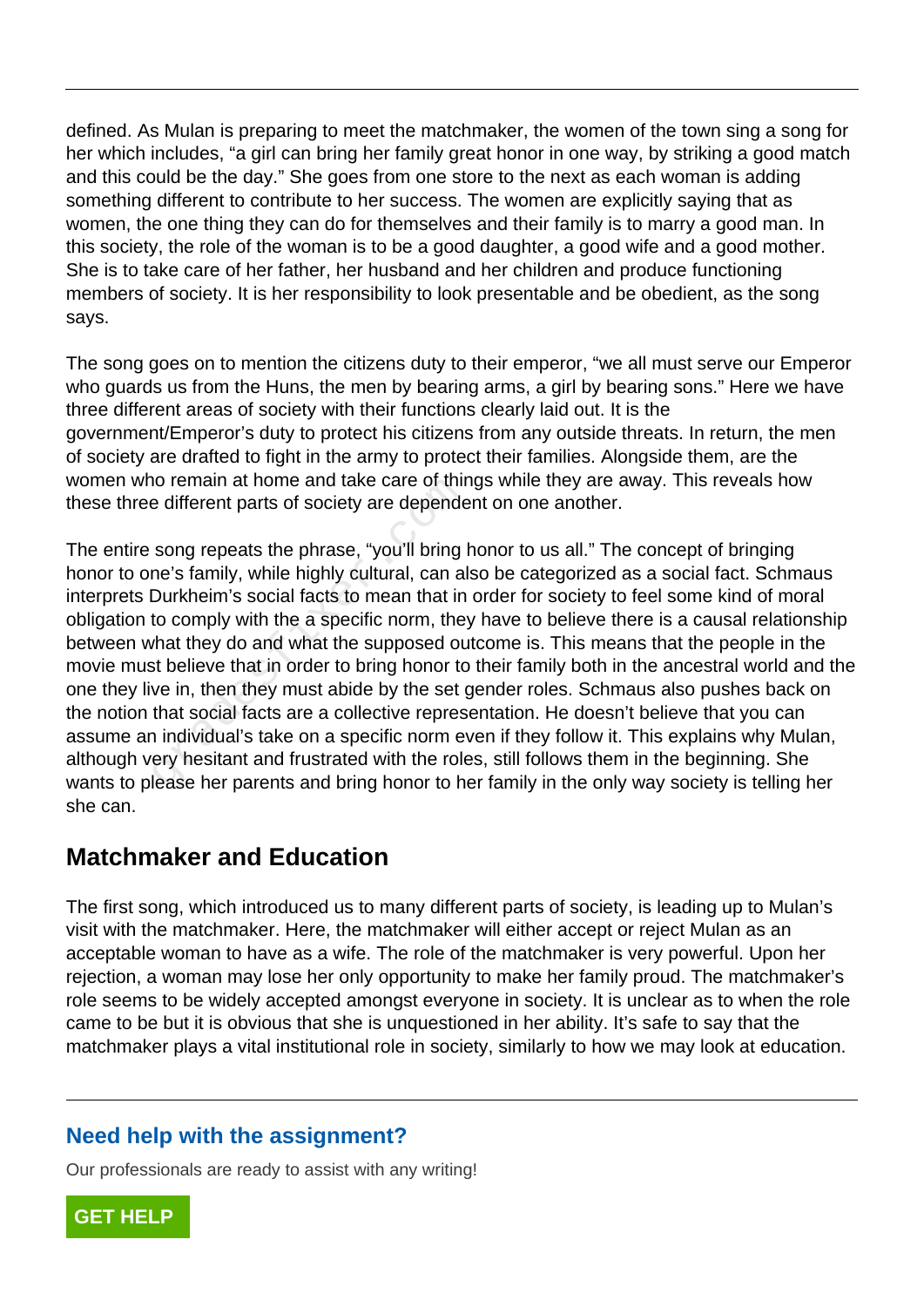According to Durkheim, "education...is above all the means by which society perpetually recreates the conditions of its very existence." The function of the education system, in its many forms, is to reproduce the ideals that maintain society. In this case, Mulan was taught to act a certain way so that she may obtain a good husband. In the song, all the women are giving her advice and teaching her how to be the best woman she can be. That education is tested by the matchmaker. She determines whether or not Mulan can uphold the values of their ideal woman. When first meeting Mulan, the matchmaker reprimands her for "speaking without permission" and having a body "too skinny" which she says is not good for bearing sons. She then tests her knowledge on household manners and tells her she must have certain qualities in order to please her future in laws.

The duties of the matchmaker are essentially what we consider the function of our modern education systems. Our schools are meant to produce law abiding, well-rounded citizens. The matchmaker is meant to produce a woman that upholds all the qualities of the ideal wife. The movie's twist comes from Mulan not being able to fit into that box and how she struggles with it which leads her to take matters of honoring her family into her own hands.

## **Mulan as the Unsocialized Individual**

After Mulan is rejected from the matchmaker she has her moment of feeling like an outcast who will never fit in. Pope emphasizes how Durkheim argues that while the parts of the whole society strive for equilibrium there is a force, and that force is the "unsocialized component of the individual". At all times, society is trying its best to control this aspect of the individual or socialize it to fit into society. This is done through family, education and even careers. Durkheim mentions the concept of solidarity or integration and how attached an individual is to the group they are apart of. A stronger attachment is believed to deliver a more socialized individual. However, when there are so many institutions at play, all contributing to the whole, it can be difficult for the individual to find an attachment to the whole, whole being society. If the unsocialized individual feels no attachment, or has even been rejected by society, then they would feel no obligation to contribute to society. What is not talked about is what happens when the unsocialized individual still feels moral obligations to the certain parts or institutions rather than the whole. **is the Unsocialized Individual for the Unsocialized Individual in is rejected from the matchmaker she fit in. Pope emphasizes how Durkheim quilibrium there is a force, and that fore a. At all times, society is trying its** 

Mulan is a prime example of an unsocialized individual. She was deemed to be unworthy of bringing honor to her family in the way women are supposed to. Therefore, she feels like an outcast. However, this rejection does not relieve her of her moral obligations to her family, which was embedded in her growing up. The way she decides to bring honor to her family is by taking her father's place in the war so that he won't be killed. This action is not exactly a direct challenge to the status quo. Mulan is simply fulfilling her duty as a daughter in an alternative way since she was denied her right to do so as a woman by the matchmaker. She instead turns

#### **Need help with the assignment?**

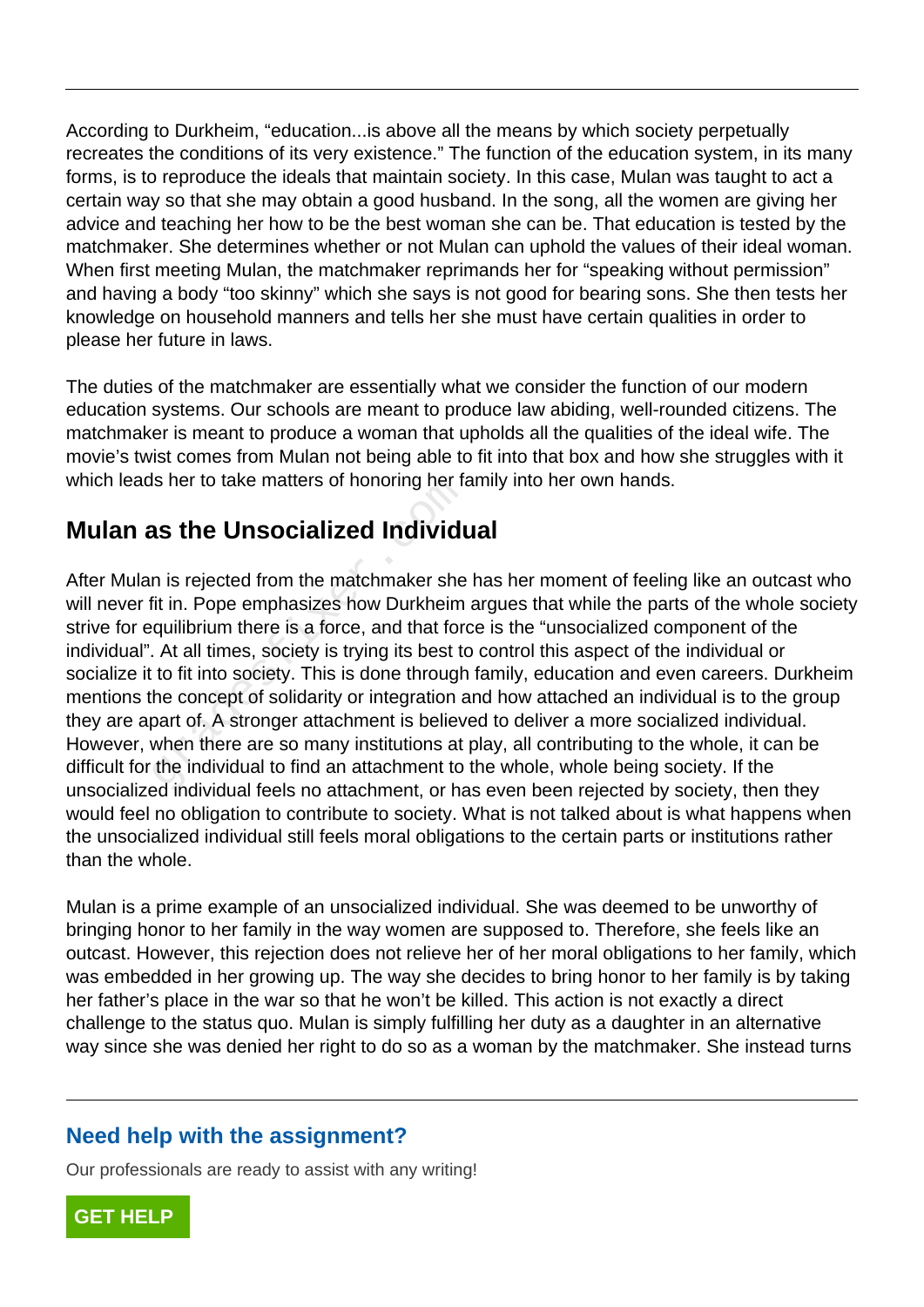to the 'man's duty' to society to compensate.

Cole argues that a dialectical approach towards functionalism allows one to understand that "the seeds of change lie within the social structure itself" (Cole, 1996). With this approach, we're able to better understand Mulan's decision as still fitting in to societal institutions. Although the gender roles are explicit within the first ten minutes of the movie, familial obligations are also emphasized. She makes a courageous decision to disguise herself as a man to take her father's place in the army. Her intentions behind this are not an attempt to combat gender roles and allow all women to join the army, she makes a rash decision to put her family before herself. A value that is emphasized in the movie. The familial institution and the duties Mulan feels towards that is what paved the way for her to make such a decision. In other words, the seeds of change were produced by society itself. This outlines exactly what a latent function means in society. Although there are many institutions working to create equilibrium for the whole, the movie reflects that some institutions may play a more important role in an individual's life, thus affecting their decisions.

#### **Men and Honor**

As Mulan is disguised as a man and amongst the other soldiers we get an insight into what function they play in society. In the beginning, there was the song outlining what makes an ideal woman. In the middle, we have a song explaining what makes an ideal man, the lyrics include "be a man, we must be swift as a coursing river, with all the force of a great typhoon, with all the strength of a raging fire." These lyrics reflect the qualities of a good man and a good soldier. For the men, their duty is to be powerful warriors that protect the nation from any threats, in this case, the Huns. **d Honor**<br>is disguised as a man and amongst the<br>ey play in society. In the beginning, the<br>the middle, we have a song explaining<br>, we must be swift as a coursing river,<br>if a raging fire." These lyrics reflect the ore,<br>then,

A few moments after training the men head to a battle site. On the way there they complain about the long walks, the hunger and the heat. They outline these struggles and then sing about "a girl worth fighting for" as a way to get them through the day. When we tie this back to the role of women in society as existing solely for male consumption we can see more explicitly the interconnectedness of the men at war and the women at home.

## **The Emperor**

The emperor is the focal point of the many institutions. He represents the unity of the nation and power. As mentioned before, the women sing how they rely on the emperor to protect them from the huns and therefore they must give the emperor sons to fight in the war. They are outlying the codependency of the institutions. At the end of the movie, once Mulan has helped defeat the Huns and saved the Emperor the movie comes to a standstill. What could potentially represent

#### **Need help with the assignment?**